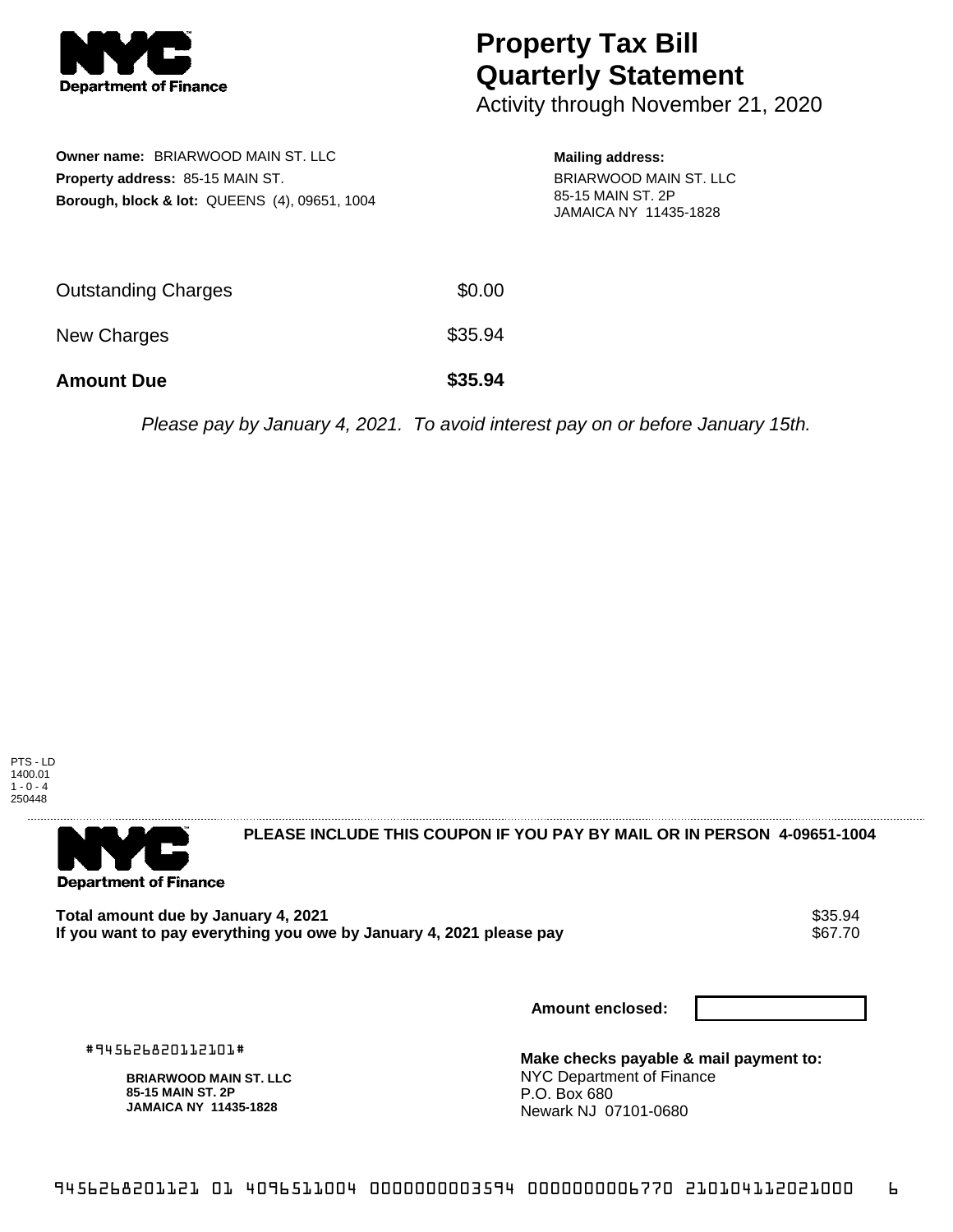

| <b>Billing Summary</b>                                                     | <b>Activity Date Due Date</b>           | Amount       |
|----------------------------------------------------------------------------|-----------------------------------------|--------------|
| Outstanding charges including interest and payments                        |                                         | \$0.00       |
| <b>Finance-Property Tax</b>                                                | 01/01/2021                              | \$0.00       |
| <b>Adopted Tax Rate</b>                                                    |                                         | \$35.94      |
| <b>Total amount due</b>                                                    |                                         | \$35.94      |
| <b>Tax Year Charges Remaining</b>                                          | <b>Activity Date</b><br><b>Due Date</b> | Amount       |
| <b>Finance-Property Tax</b>                                                | 04/01/2021                              | \$0.00       |
| Adopted Tax Rate                                                           |                                         | \$35.94      |
| Total tax year charges remaining                                           |                                         | \$35.94      |
| If you want to pay everything you owe by January 4, 2021 please pay        |                                         | \$67.70      |
| If you pay everything you owe by January 4, 2021, you would save:          |                                         | \$4.18       |
| How We Calculated Your Property Tax For July 1, 2020 Through June 30, 2021 |                                         |              |
|                                                                            | Overall                                 |              |
| Tax class 4 - Commercial Or Industrial                                     | <b>Tax Rate</b>                         |              |
| Original tax rate billed                                                   | 10.5370%                                |              |
| New Tax rate                                                               | 10.6940%                                |              |
| <b>Estimated Market Value \$110,646</b>                                    |                                         |              |
|                                                                            |                                         | <b>Taxes</b> |
| <b>Billable Assessed Value</b>                                             | \$45,804                                |              |
| <b>Taxable Value</b>                                                       | \$45,804 x 10.6940%                     |              |
| <b>Tax Before Abatements and STAR</b>                                      | \$4,898.28                              | \$4,898.28   |
| Annual property tax                                                        |                                         | \$4,898.28   |
| Original property tax billed in June 2020                                  |                                         | \$4,826.40   |
| <b>Change In Property Tax Bill Based On New Tax Rate</b>                   |                                         | \$71.88      |

Please call 311 to speak to a representative to make a property tax payment by telephone.

For information about the interest rate charged on late payments, visit nyc.gov/taxbill.

## **Home banking payment instructions:**

- 1. **Log** into your bank or online bill pay website.
- 2. **Add** the new payee: NYC DOF Property Tax. Enter your account number, which is your boro, block and lot, as it appears here: 4-09651-1004 . You may also need to enter the address for the Department of Finance. The address is P.O. Box 680, Newark NJ 07101-0680.
- 3. **Schedule** your online payment using your checking or savings account.

## **Did Your Mailing Address Change?**

If so, please visit us at **nyc.gov/changemailingaddress** or call **311.**

When you provide a check as payment, you authorize us either to use information from your check to make a one-time electronic fund transfer from your account or to process the payment as a check transaction.